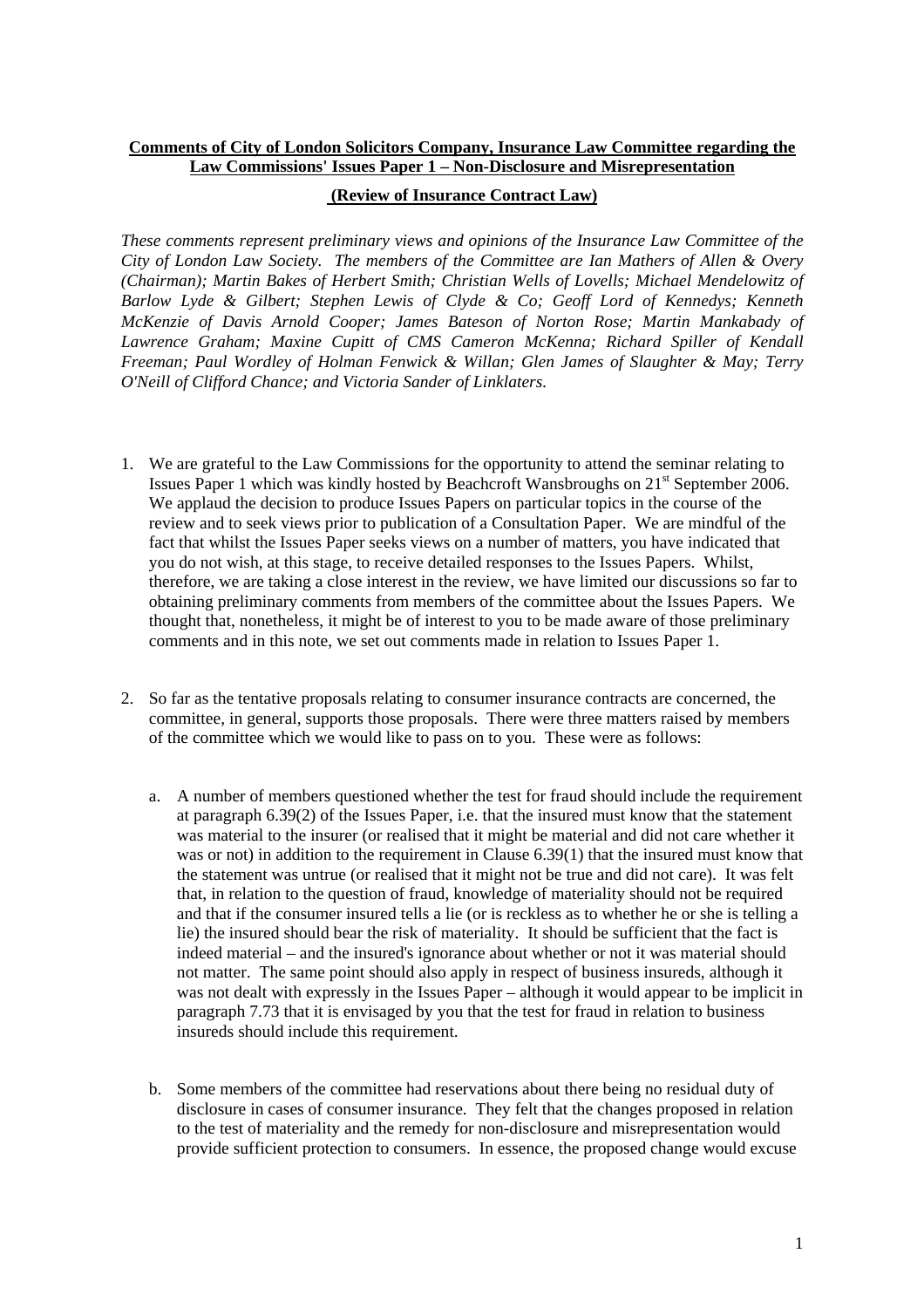the conduct of an insured who knew of facts which he or she realised were important but chose not to bring them to the insurer's attention. This is "sharp practice" as identified by the Law Commission in 1980 and, today would still be regarded as "sharp practice".

c. Some members of the committee were doubtful about the suggestion that the Court should have discretion to apply a proportionate remedy where the policyholders fault was "minor" and other insurers would have accepted the risk (see paragraph 6.72). It was felt that this would add an unnecessary complexity to the law. It would involve difficult decisions about what was "minor" and what a sufficient body of "other insurers" might be. It was felt that it would be simpler for the position to be determined by reference to the position of the actual insurer and that the matter would be best left to the Court to decide whether to believe the actual insurer's evidence as to what its reaction would have been had there been full disclosure and/or no misrepresentation.

Otherwise it was considered that the proposals seemed generally to reflect FOS practice which had already achieved a significant measure of acceptance on the part of insurers. There was support for the proposed changes to the test of materiality and to the remedies available to insurers (including the concept of proportionality). For completeness we should mention that a few members of the committee expressed concern about the practicability of determining materiality by reference to the position of the reasonable insured.

- 3. Our impression was that the section of the Issues Paper dealing with business insurance was more equivocal than that which dealt with consumer insurance. In many respects, echoing this, the discussions relating to business insurance were of a more general nature than those relating to consumer insurance. At this stage, we would draw your attention to the following points that were made:
	- a. We noted that so far as the duty of disclosure was concerned, you proposed significant differences between consumer insureds and business insureds; in particular, you tentatively concluded that there should be no residual duty of disclosure so far as consumer insureds were concerned, whereas the general duty of disclosure should be retained in relation to business insurance. Some members of the committee expressed the view that having reached the tentative conclusion that the duty should not be retained in consumer cases, it might be said to be illogical to retain the general duty in relation to business insurance. Some members commented that in many areas of business insurance, insurers carried out a very significant amount of due diligence (for example surveying property when underwriting commercial property policies). It could be argued that, ultimately, it may become a question of price, i.e. whether business insureds generally should be prepared to pay a larger premium in order to reduce the uncertainty which inevitably results from there being a general duty of disclosure and, in this regard, the position in relation to business insurance was no different to consumer insurance. Other members of the committee supported the retention of the duty of disclosure for the same reasons as set out in 2b in addition to the reasons given in the Issues Paper.
	- b. In relation to paragraph 7.71 of the Issues Paper, in which you indicate that you welcome views on whether the remedy for negligent misrepresentation should be proportionate, some members of the committee expressed firm views that the remedy of avoidance should be retained. They felt that it should be retained to encourage business insureds to provide